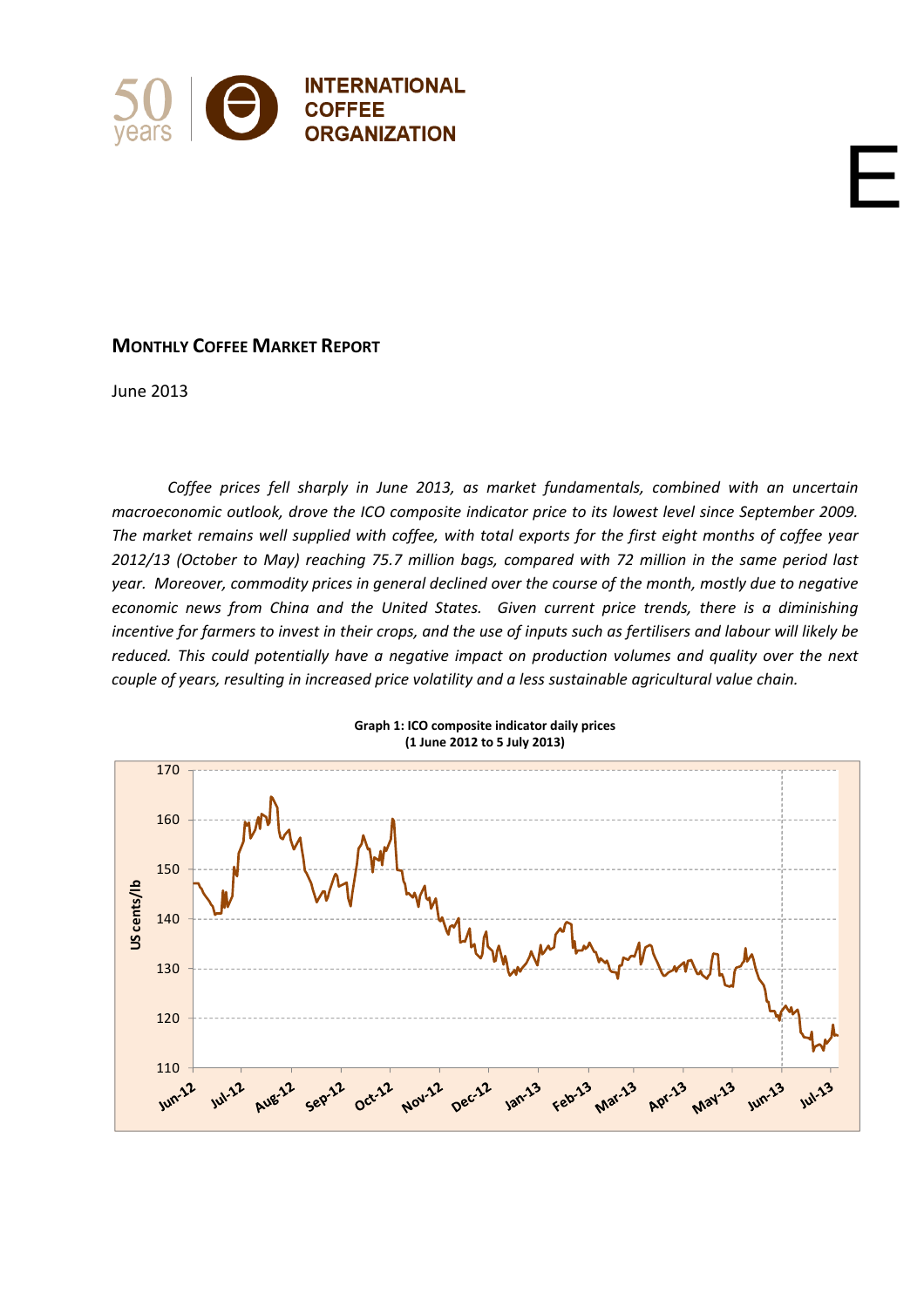#### **Price movements**

The persistent downward trend in coffee prices continued during June, as the monthly average of the **ICO composite indicator price** fell by 7.4% to 117.58 US cents/lb, its lowest level since September 2009. In terms of the group indicator prices, heavy losses were recorded in all four groups. **Colombian Milds** fell by 6.8% to 147.55 US cents/lb, which is its lowest average in over four years. **Other Milds** also registered its lowest average in over four years, falling by 6.1% to average 138.26 US cents/lb. **Brazilian Naturals** dropped by 7.9% to reach 120.01 US cents/lb, its lowest level since September 2009. The strongest percentage decrease was found in **Robustas**, falling by 8.5% to 90.79 US cents/lb.

The coffee market was also affected by developments in the broader global economic environment. Firstly, weaker‐than‐expected economic data from China at the beginning of the month suggested a slowdown in demand growth for commodities. In addition, signs of an end to the quantitative easing programme in the United States resulted in a widespread decline in commodity markets. These two factors exacerbated the weakness in the coffee market and contributed towards further price decreases.





The arbitrage between the New York and London futures markets decreased in June by 6.3% to 44.55 US cents/lb, its second‐lowest level in the last four years. Furthermore, in terms of price differentials, the three Arabica groups all narrowed compared to the Robusta indicator. The only price differential to increase was that between Other Milds and Brazilian Naturals, which rose from 16.90 US cents/lb to 18.25, reflecting the relative scarcity of washed Arabicas from Central America.

## **Graph 3: Arbitrage between New York and London futures markets**



Furthermore, exchange rates in several exporting countries have depreciated over the last month (Graph 4). On the one hand, this could help mitigate the effect of price decreases on coffee farmers, increasing revenue from coffee sales priced in US dollars. On the other hand, it will raise the price of imported inputs, increasing the cost of production, and potentially reducing investment in crops. A weaker exchange rate in exporting countries could also encourage the sale of any stocks held by producers, further increasing the supply of coffee to the market.



**(Index: 1 April 2013 = 100)**

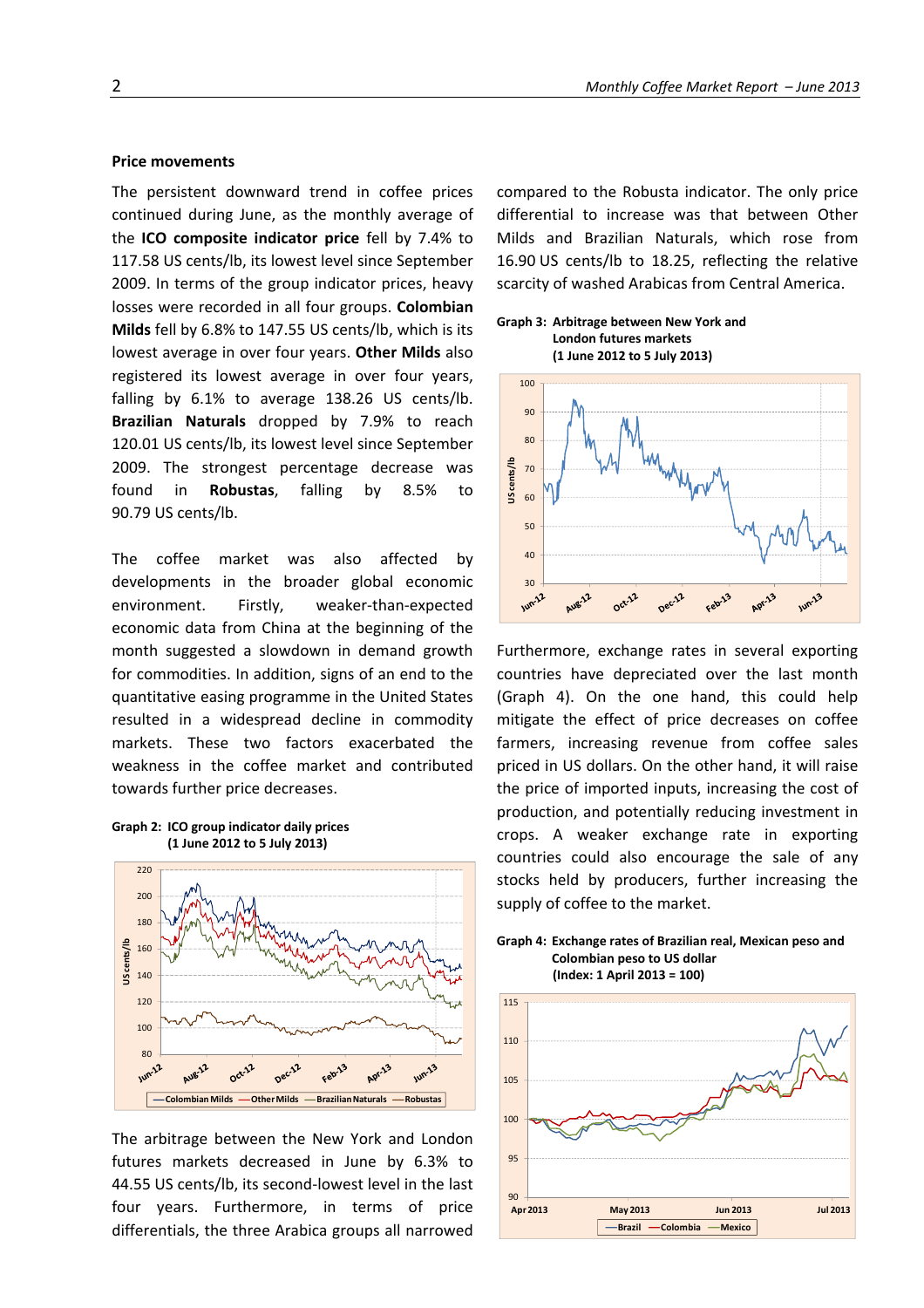#### **Market fundamentals**

**Total production** in crop year 2012/13 is currently estimated at 144.6 million bags, up 7.8% on 2011/12 (Graph 5). Production is expected to increase in **Africa** 16.6% to 18.3 million bags, with especially strong increases forecast in Ethiopia (by 19.1% to 8.1 million bags) and Tanzania (by 90.3% to 1 million bags).

In **Asia & Oceania**, an increase of 7.2% to 42.6 million bags is provisionally estimated, despite a potential 8.6% drop forecast in Vietnam. A particularly high increase of 74.7% is estimated in Indonesia to a record level of 12.7 million bags. However, reports of adverse weather in Indonesia could yet reduce this figure.

Coffee leaf rust has severely affected production in **Central America**, with total damage in the 2012/13 crop year estimated at around 2.7 million bags, costing some US\$500 million. As such, production is provisionally forecast to drop by 14.9% to 17.3 million bags, compared to 20.3 million in 2011/12. More specifically, production decreases are forecast for Guatemala (‐18.2%), Honduras (‐17%), Mexico (‐14.5%) and Nicaragua (‐39.3%), although increases are potentially anticipated for Costa Rica (+14.3%) and El Salvador (+7.9%). It is also expected that production in Central America will be hit harder by the effects of coffee leaf rust in 2013/14.

Finally, in **South America**, production for the region in 2012/13 is estimated at 66.4 million bags, up 13.7% on 2011/12, as this was an on year in Brazil's biennial production cycle. A recovery is forecast in Colombia as production rebounds from 7.7 million in 2011/12 to an estimated 9.5 million in 2012/13. Full production figures for crop years 2009/10 to 2012/13 are shown in Table 3.



#### **Graph 5: World production by type of coffee (Crop years 2003/04 – 2012/13)**

Crop year 2013/14 is under way in several exporting countries, including Brazil, where production is provisionally forecast by Conab at 48.6 million bags. The weather in Brazil has thus far been relatively conducive to a good crop, despite some reports of minor frosts in Minas Gerais. However, this is the time of year when the crop is most susceptible to any unfavourable weather conditions.

**Total exports** in May 2013 reached 9.7 million bags, a 5.5% decrease on May 2012. This brings total exports for the first eight months of the coffee year to 75.7 million bags, compared to 72 million in the same period last year. **Certified stocks** at the end of June 2013 fell slightly on the New York futures market from 3.11 million bags in May to 3.09 million bags, and on the London market from 2.08 to 2 million bags (Table 6). The New York futures market also certified 320 bags of coffee from Brazil for the first time, having accepted Brazil as a deliverable origin as of March 2013 at a 900‐point differential.

*There is a temptation to see the decrease in coffee prices simply as a market correction responding to abundant supply and macroeconomic uncertainty. The idea that 'the market is always right' can be used* to justify prices falling to unsustainable levels for many producers, yet this perspective fails to take into account the devastating consequences that can affect the most vulnerable. While it is true that no lasting *mechanism has been found to eliminate the pronounced volatility in coffee prices without creating pernicious supply imbalances over the long term, measures need to be taken by governments of both* importing and exporting countries to help the millions of small-scale coffee farmers affected as prices fall below the cost of production. Of immediate concern is the issue of food security, as poor farmers find *themselves without enough cash available to secure adequate nourishment for their families in the last few* months before they harvest their next crop. But equally important, if sustainability is truly to be a priority, is the need to train these same farmers into small entrepreneurs, possessing basic skills not just in agronomy, *but also in broader farm management.*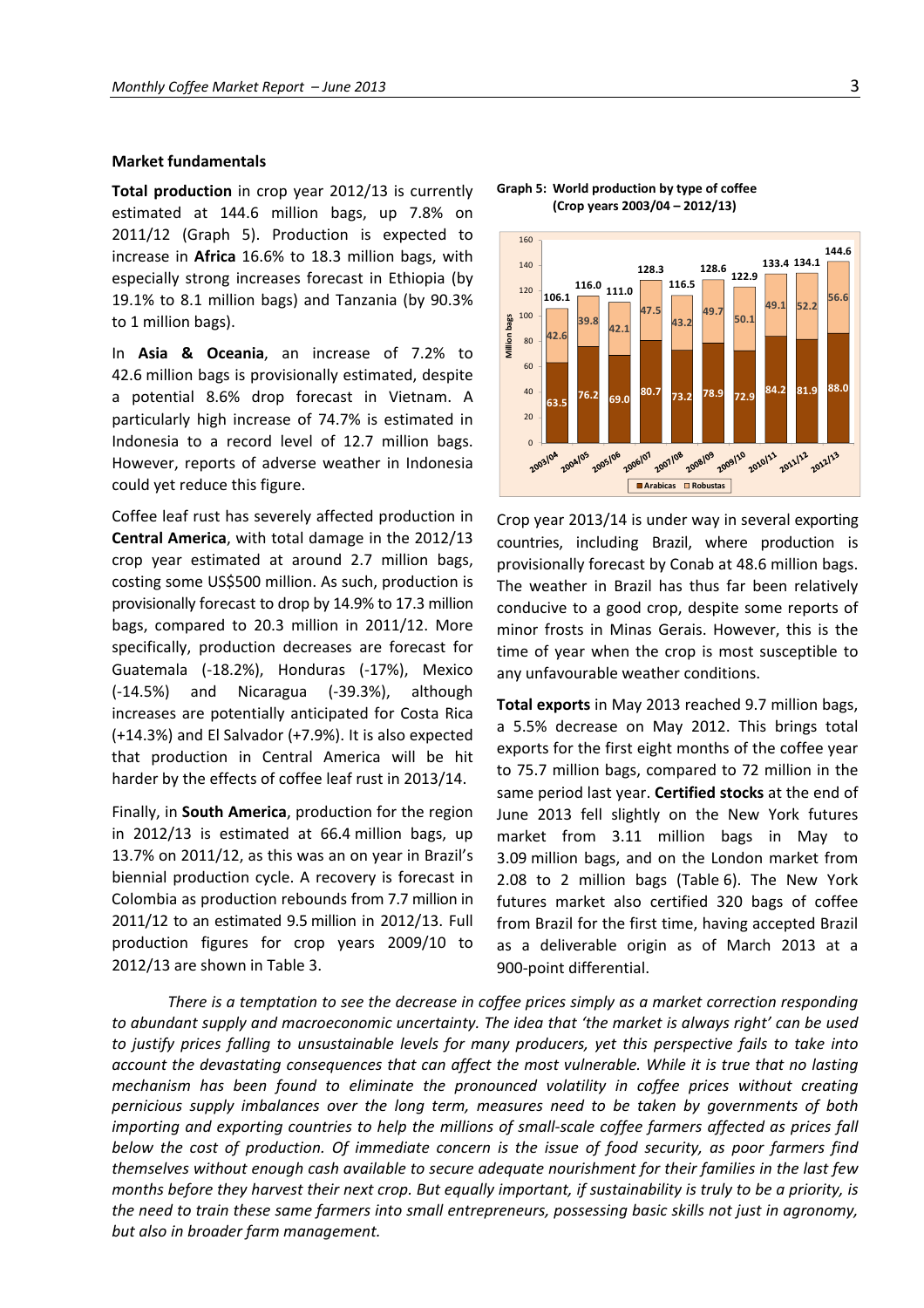|                         | <b>ICO</b>                               | Colombian |                   | <b>Brazilian</b> |                 |           |         |
|-------------------------|------------------------------------------|-----------|-------------------|------------------|-----------------|-----------|---------|
|                         | Composite                                |           | Milds Other Milds | <b>Naturals</b>  | <b>Robustas</b> | New York* | London* |
| <b>Monthly averages</b> |                                          |           |                   |                  |                 |           |         |
| Jun-12                  | 145.31                                   | 184.67    | 168.69            | 156.17           | 105.70          | 159.93    | 94.75   |
| $Jul-12$                | 159.07                                   | 202.56    | 190.45            | 175.98           | 107.06          | 183.20    | 96.14   |
| Aug-12                  | 148.50                                   | 187.14    | 174.82            | 160.05           | 106.52          | 169.77    | 96.12   |
| $Sep-12$                | 151.28                                   | 190.10    | 178.98            | 166.53           | 104.95          | 175.36    | 94.65   |
| $Oct-12$                | 147.12                                   | 181.39    | 173.32            | 161.20           | 104.47          | 170.43    | 94.66   |
| Nov-12                  | 136.35                                   | 170.08    | 159.91            | 148.25           | 97.67           | 155.72    | 87.32   |
| $Dec-12$                | 131.31                                   | 164.40    | 152.74            | 140.69           | 96.59           | 149.58    | 85.94   |
| $Jan-13$                | 135.38                                   | 169.19    | 157.29            | 145.17           | 99.69           | 154.28    | 88.85   |
| $Feb-13$                | 131.51                                   | 161.70    | 149.46            | 136.63           | 104.03          | 144.89    | 94.41   |
| $Mar-13$                | 131.38                                   | 161.53    | 149.78            | 133.61           | 106.26          | 141.43    | 97.22   |
| Apr-13                  | 129.55                                   | 161.76    | 149.81            | 132.62           | 101.68          | 139.91    | 93.15   |
| May-13                  | 126.96                                   | 158.35    | 147.19            | 130.29           | 99.18           | 138.64    | 91.07   |
| $Jun-13$                | 117.58                                   | 147.55    | 138.26            | 120.01           | 90.79           | 126.37    | 81.82   |
|                         | % change between Jun-13 and May-13       |           |                   |                  |                 |           |         |
|                         | $-7.4$                                   | $-6.8$    | $-6.1$            | $-7.9$           | $-8.5$          | $-8.9$    | $-10.2$ |
| <b>Annual averages</b>  |                                          |           |                   |                  |                 |           |         |
| 2008                    | 124.25                                   | 144.32    | 139.78            | 126.59           | 105.28          | 136.46    | 97.17   |
| 2009                    | 115.67                                   | 177.43    | 143.84            | 115.33           | 74.58           | 128.40    | 67.69   |
| 2010                    | 147.24                                   | 225.46    | 195.96            | 153.68           | 78.74           | 165.20    | 71.98   |
| 2011                    | 210.39                                   | 283.84    | 271.07            | 247.61           | 109.21          | 256.36    | 101.23  |
| 2012                    | 156.34                                   | 202.08    | 186.47            | 174.97           | 102.82          | 179.22    | 91.87   |
|                         | % change between Jun-13 and 2012 average |           |                   |                  |                 |           |         |
|                         | $-24.8$                                  | $-27.0$   | $-25.9$           | $-31.4$          | $-11.7$         | $-29.5$   | $-10.9$ |
| Volatility (%)          |                                          |           |                   |                  |                 |           |         |
| $May-13$                | 5.9                                      | 5.5       | 7.5               | 7.8              | 4.1             | 8.1       | 4.1     |
| Jun-13                  | 5.7                                      | 5.4       | 6.7               | 6.7              | 6.1             | 8.3       | 6.5     |
|                         | Variation between Jun-13 and May-13      |           |                   |                  |                 |           |         |
|                         | $-0.1$                                   | $-0.1$    | $-0.8$            | $-1.1$           | 2.0             | 0.2       | 2.5     |

| Table 1: ICO indicator prices and futures prices (US cents/lb) |  |  |  |
|----------------------------------------------------------------|--|--|--|
|----------------------------------------------------------------|--|--|--|

\* Average price for  $2^{nd}$  and  $3^{rd}$  positions

# **Table 2: Price differentials (US cents/lb)**

|               | Colombian<br><b>Milds</b>          | Colombian<br><b>Milds</b>           | <b>Milds</b>    | <b>Colombian Other Milds Other Milds</b> |                 | <b>Brazilian</b><br><b>Naturals</b> | New York* |
|---------------|------------------------------------|-------------------------------------|-----------------|------------------------------------------|-----------------|-------------------------------------|-----------|
|               | <b>Other Milds</b>                 | <b>Brazilian</b><br><b>Naturals</b> | <b>Robustas</b> | <b>Brazilian</b><br><b>Naturals</b>      | <b>Robustas</b> | <b>Robustas</b>                     | London*   |
| $Jun-12$      | 15.98                              | 28.50                               | 78.97           | 12.52                                    | 62.99           | 50.47                               | 65.18     |
| $Jul-12$      | 12.11                              | 26.58                               | 95.50           | 14.47                                    | 83.39           | 68.92                               | 87.06     |
| Aug-12        | 12.32                              | 27.09                               | 80.62           | 14.77                                    | 68.30           | 53.53                               | 73.65     |
| $Sep-12$      | 11.12                              | 23.57                               | 85.15           | 12.45                                    | 74.03           | 61.58                               | 80.71     |
| $Oct-12$      | 8.07                               | 20.19                               | 76.92           | 12.12                                    | 68.85           | 56.73                               | 75.77     |
| <b>Nov-12</b> | 10.17                              | 21.83                               | 72.41           | 11.66                                    | 62.24           | 50.58                               | 68.40     |
| $Dec-12$      | 11.66                              | 23.71                               | 67.81           | 12.05                                    | 56.15           | 44.10                               | 63.64     |
| Jan-13        | 11.90                              | 24.02                               | 69.50           | 12.12                                    | 57.60           | 45.48                               | 65.43     |
| $Feb-13$      | 12.24                              | 25.07                               | 57.67           | 12.83                                    | 45.43           | 32.60                               | 50.48     |
| $Mar-13$      | 11.75                              | 27.92                               | 55.27           | 16.17                                    | 43.52           | 27.35                               | 44.21     |
| Apr-13        | 11.95                              | 29.14                               | 60.08           | 17.19                                    | 48.13           | 30.94                               | 46.76     |
| $May-13$      | 11.16                              | 28.06                               | 59.17           | 16.90                                    | 48.01           | 31.11                               | 47.57     |
| $Jun-13$      | 9.29                               | 27.54                               | 56.76           | 18.25                                    | 47.47           | 29.22                               | 44.55     |
|               | % change between Jun-13 and May-13 |                                     |                 |                                          |                 |                                     |           |
|               | $-16.8$                            | $-1.9$                              | $-4.1$          | 8.0                                      | $-1.1$          | $-6.1$                              | $-6.3$    |

\* Average price for  $2^{nd}$  and  $3^{rd}$  positions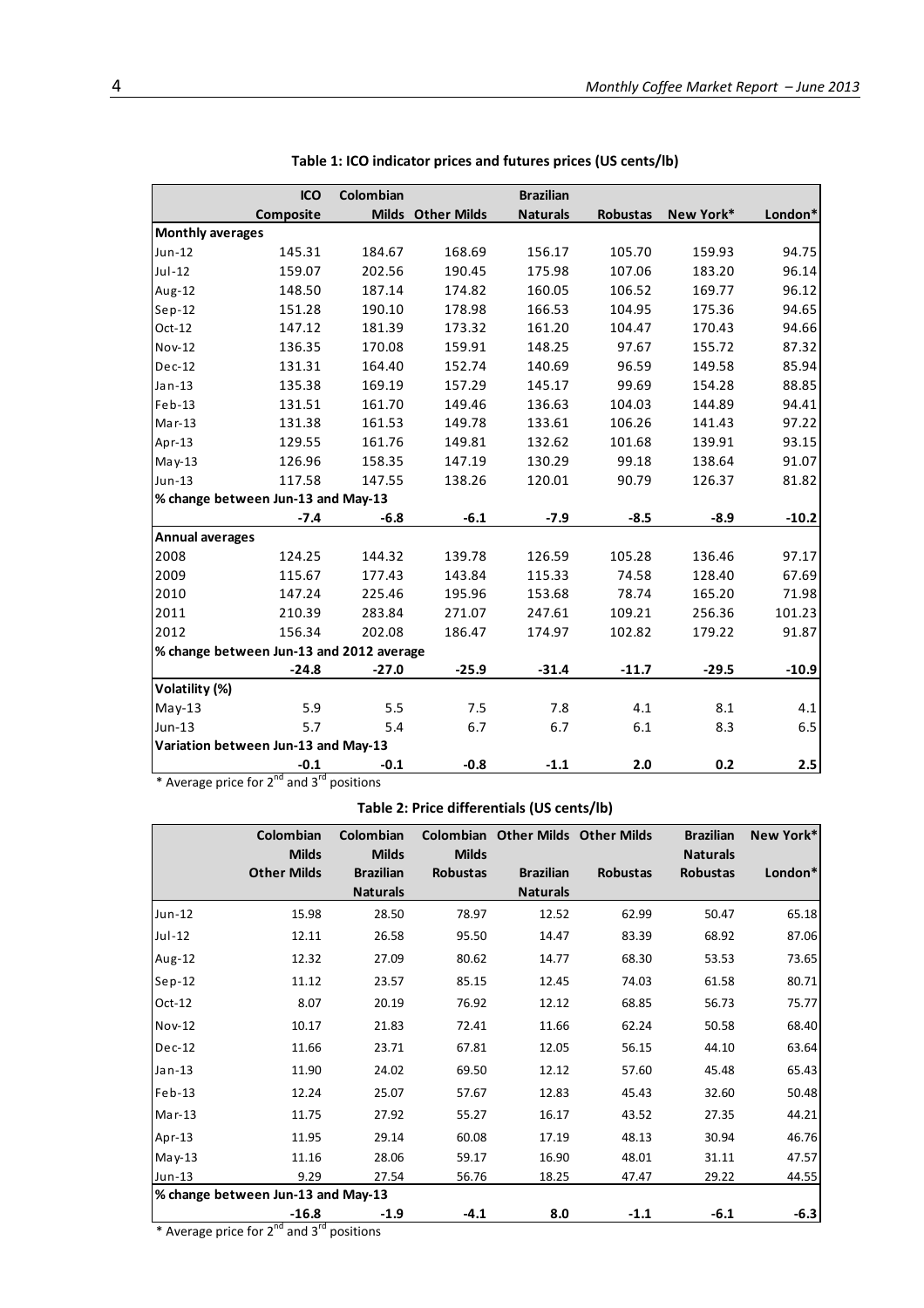| Crop year<br>commencing     | 2009<br>2010 |         | 2011     | $2012*$ | % change<br>2011-12 |  |  |
|-----------------------------|--------------|---------|----------|---------|---------------------|--|--|
| <b>TOTAL</b>                | 122 941      | 133 355 | 134 140  | 144 611 | 7.8                 |  |  |
| Colombian Milds             | 9 1 6 0      | 9722    | 8639     | 10928   | 26.5                |  |  |
| Other Milds                 | 26 5 26      | 28 873  | 32 113   | 28 042  | $-12.7$             |  |  |
| <b>Brazilian Naturals</b>   | 37 194       | 45 627  | 41 192   | 49 0 51 | 19.1                |  |  |
| Robustas                    | 50 061       | 49 132  | 52 197   | 56 590  | 8.4                 |  |  |
| Arabicas                    | 72 880       | 84 2 23 | 81944    | 88 0 21 | 7.4                 |  |  |
| Robustas                    | 50 061       | 49 132  | 52 197   | 56 590  | 8.4                 |  |  |
| <b>Africa</b>               | 16 000       | 16 123  | 15 656   | 18254   | 16.6                |  |  |
| Cameroon                    | 902          | 503     | 574      | 635     | 10.7                |  |  |
| Côte d'Ivoire               | 1795         | 982     | 1886     | 2 0 0 0 | 6.1                 |  |  |
| Ethiopia                    | 6931         | 7 5 0 0 | 6798     | 8 1 0 0 | 19.1                |  |  |
| Kenya                       | 630          | 658     | 680      | 767     | 12.7                |  |  |
| Tanzania                    | 675          | 846     | 534      | 1017    | 90.3                |  |  |
| Uganda                      | 2845         | 3 2 0 3 | 2817     | 3 2 0 0 | 13.6                |  |  |
| Others                      | 2 2 2 2      | 2 4 2 9 | 2 3 6 6  | 2535    | 7.1                 |  |  |
| Arabicas                    | 9 1 5 3      | 10 142  | 8997     | 10957   | 21.8                |  |  |
| Robustas                    | 6847         | 5981    | 6659     | 7297    | 9.6                 |  |  |
| Asia & Oceania              | 37 211       | 36 318  | 39 743   | 42 622  | 7.2                 |  |  |
| India                       | 4794         | 5033    | 5 2 3 3  | 5 2 5 8 | 0.5                 |  |  |
| Indonesia                   | 11 3 8 0     | 9 1 2 9 | 7 2 8 7  | 12 7 30 | 74.7                |  |  |
| Papua New Guinea            | 1038         | 870     | 1414     | 717     | $-49.3$             |  |  |
| Thailand                    | 795          | 828     | 831      | 624     | $-24.9$             |  |  |
| Vietnam                     | 17825        | 19 4 67 | 24 058   | 22 000  | $-8.6$              |  |  |
| Others                      | 1 3 7 9      | 991     | 921      | 1 2 9 3 | 40.4                |  |  |
| Arabicas                    | 5 1 8 5      | 5 3 1 5 | 6 1 6 0  | 6558    | 6.5                 |  |  |
| Robustas                    | 32 0 26      | 31 003  | 33 583   | 36 064  | 7.4                 |  |  |
| <b>Mexico &amp; Central</b> |              |         |          |         |                     |  |  |
| America                     | 16 685       | 18021   | 20337    | 17308   | $-14.9$             |  |  |
| Costa Rica                  | 1 3 0 4      | 1 3 9 2 | 1462     | 1671    | 14.3                |  |  |
| El Salvador                 | 1065         | 1814    | 1 1 5 2  | 1 2 4 2 | 7.9                 |  |  |
| Guatemala                   | 3835         | 3 9 5 0 | 3840     | 3 1 4 3 | $-18.2$             |  |  |
| Honduras                    | 3 6 0 3      | 4 3 3 1 | 5903     | 4 9 0 0 | $-17.0$             |  |  |
| Mexico                      | 4 1 0 9      | 4 0 0 1 | 4563     | 3 900   | $-14.5$             |  |  |
| Nicaragua                   | 1871         | 1634    | 2 2 1 0  | 1 3 4 2 | $-39.3$             |  |  |
| Others                      | 899          | 899     | 1 2 0 8  | 1 1 1 0 | $-8.1$              |  |  |
| Arabicas                    | 16 5 5 3     | 17835   | 20 095   | 17106   | $-14.9$             |  |  |
| Robustas                    | 132          | 187     | 243      | 202     | $-16.8$             |  |  |
| <b>South America</b>        | 53 045       | 62 893  | 58 404   | 66 427  | 13.7                |  |  |
| Brazil                      | 39 4 70      | 48 095  | 43 4 8 4 | 50 826  | 16.9                |  |  |
| Colombia                    | 8098         | 8523    | 7654     | 9500    | 24.1                |  |  |
| Ecuador                     | 813          | 854     | 825      | 828     | 0.3                 |  |  |
| Peru                        | 3 2 8 6      | 4 0 6 9 | 5 3 7 3  | 4 1 3 3 | $-23.1$             |  |  |
| Others                      | 1377         | 1352    | 1068     | 1 1 4 0 | 6.8                 |  |  |
| Arabicas                    | 41 989       | 50 931  | 46 692   | 53 401  | 14.4                |  |  |
| Robustas                    | 11056        | 11 962  | 11712    | 13 0 26 | 11.2                |  |  |

### **Table 3: Production in selected exporting countries**

In thousand bags

\* Estimated